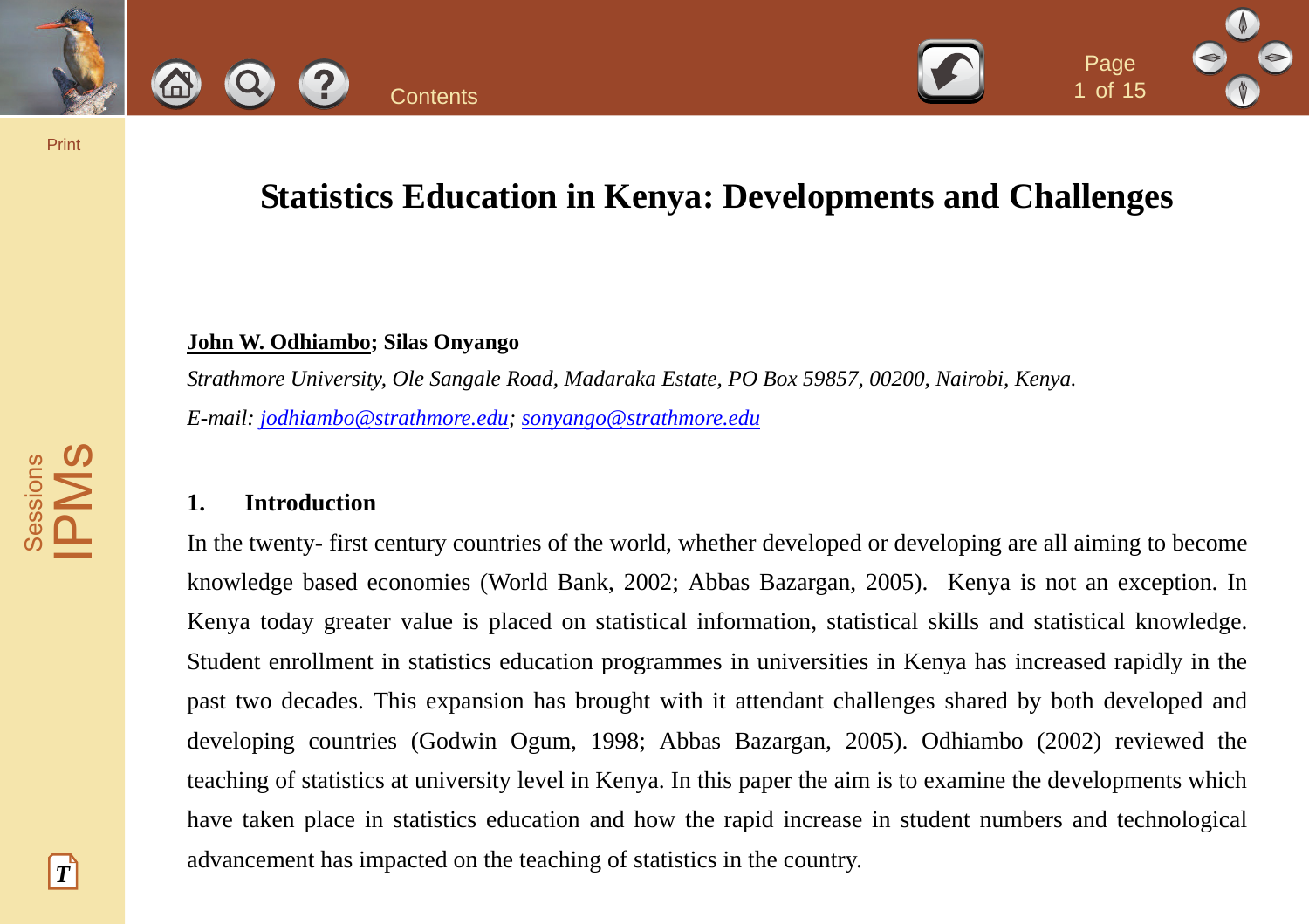

The paper is arranged as follows: In section two we review the development of statistics education in Kenya. In section three we present the teaching of statistics in Universities in Kenya. Here organizational setting, student enrolment, curriculum design, the statistics teaching staff and assessment and quality assurance are presented. In section four we indicate some of the common challenges facing statistics education in Kenya and in section five we present some suggestions for future development of teaching and learning of statistics in universities in Kenya. Contents 2014<br>
The paper is arranged as follows: In section two we review the development of statistics educatio<br>
In section three we present the teaching of statistics in Universities in Kenya. Here organization<br>
student

2 of <sup>15</sup>

# **2. Statistics Education in Kenya**

Kenya runs an 8-4-4 system of education; that is eight years of primary education which most pupils enter at the age of 6 years; four year of secondary education; and four years of university education which leads to the award of a bachelor's degree. Statistics, with some introductory elements of probability is taught in secondary schools. It forms part of the mathematics curriculum.

At tertiary level, statistics programmes up to at least bachelor's degree level are offered by all the seven public universities and four private universities. Six public universities offer MSc and PhD programmes in statistics. Courses in applied statistics are also provided for students pursuing studies in education, economics, business studies, actuarial science, agriculture, and natural sciences in universities and colleges in the country. Many first year students take statistics as it is a compulsory course in most social science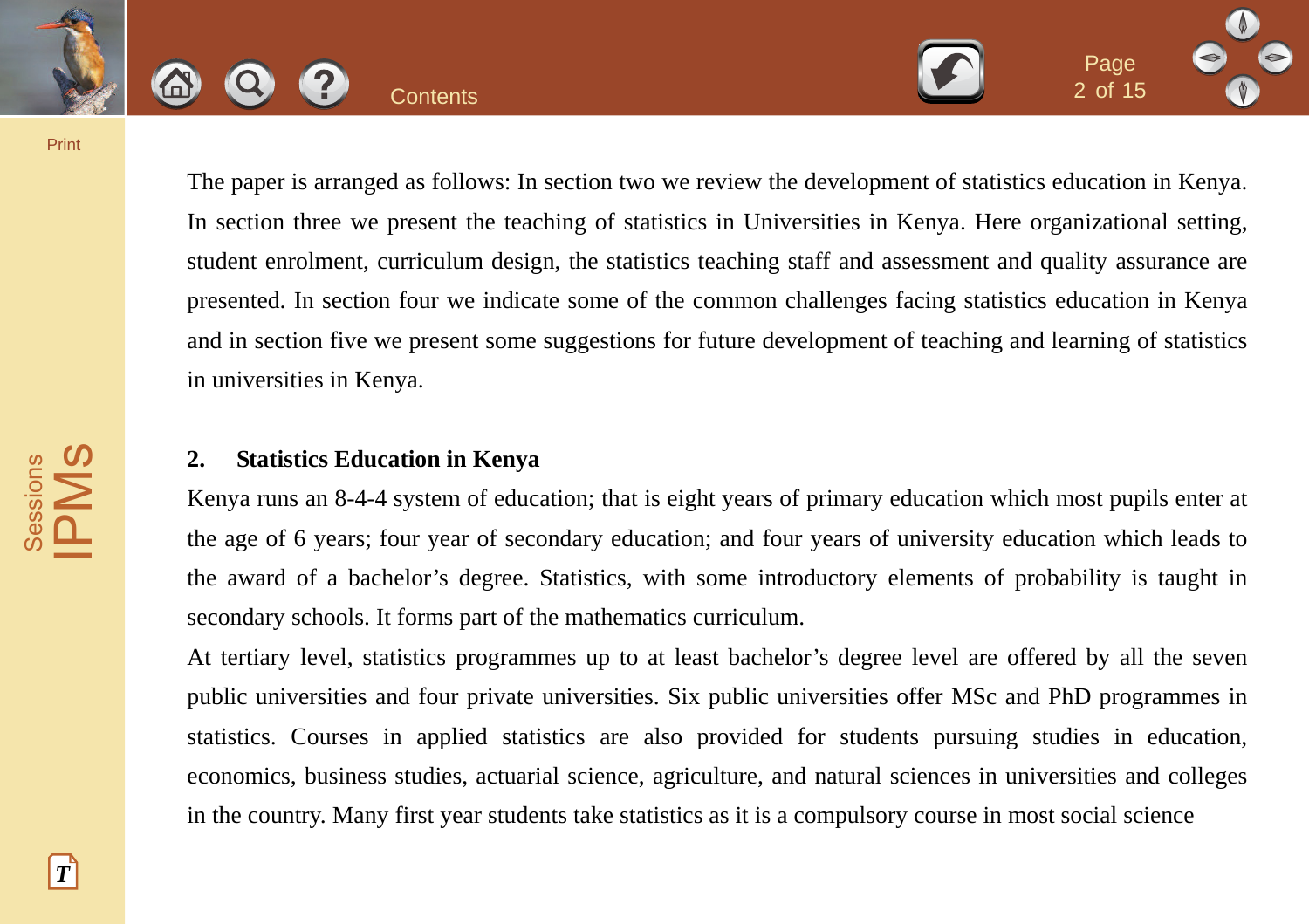



departments of universities and colleges. Universities consider statistics to be part of basic and essential academic skills.

The past decade has seen significant developments and changes in statistics education worldwide, putting emphasis on teaching statistical thinking; student centered learning, using real life data, using technology, and communication skills. These global trends have not been embraced in Kenyan universities and colleges to any meaningful extent. Little emphasis is placed on teaching statistical thinking or reasoning. Hence many students find statistics difficult; they lack confidence in their quantitative abilities.

The quality of statistical education in Kenyan universities is adversely affected by inadequate learning resources and shortage of qualified teaching staff. This challenge is more pronounced in public institutions which have to cope with increased student numbers in statistics education programmes without corresponding increased funding from the Government. The difficulty of attracting and retaining qualified staff to teach statistics at universities is a worldwide problem. Most people with higher degree qualifications in statistics are attracted to work in industry where they earn better salaries. In fact universities in Kenya are finding it pretty difficult to attract suitably qualified bachelor's or master's degree holders to undertake masters or PhD studies and opt for academic careers in the universities. Contents<br>
Contents<br>
departments of universities and colleges. Universities consider statistics to be part of basic and<br>
academic skills.<br>
The past decade has seen significant developments and changes in statistics educatio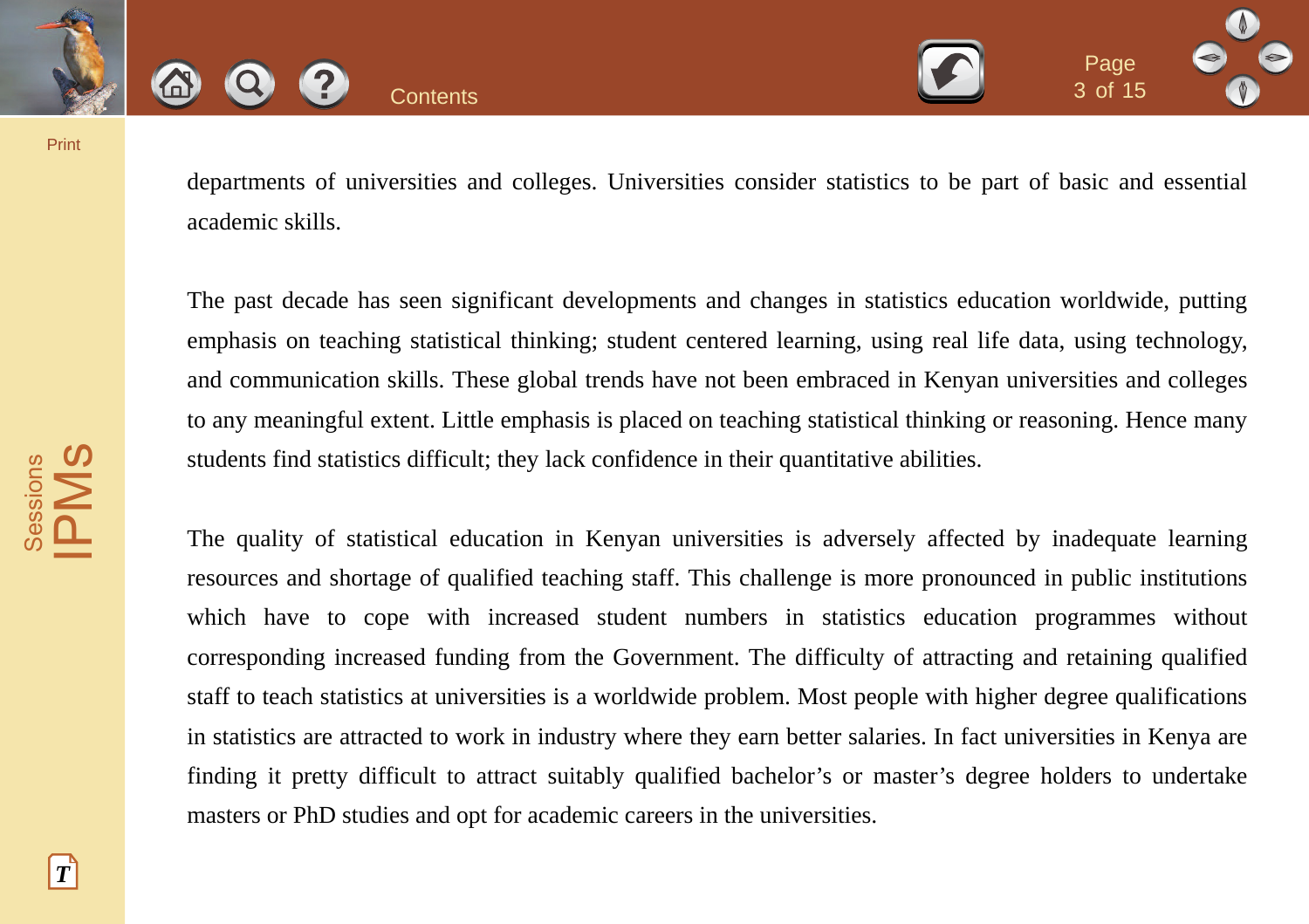



# **3. Teaching of Statistics in Universities**

### *3.1 Organizational Setting*

Statistics is mostly taught in mathematics departments. Two universities have statistics departments. University of Nairobi has a department of statistics within its school of mathematics and Jomo Kenyatta University of Agriculture and Technology also has a statistics department. Maseno University has a subdepartment of statistics and actuarial science within mathematics department. Other faculties and departments requiring statistics to be taught to their students as part of their degrees receive service teaching from mathematics or statistics departments in the respective universities. In some universities social science departments employ their own statistics lecturers. **Contents**<br>
3. **Teaching of Statistics in Universities**<br>
3. **Organizational Setting**<br>
Statistics is mostly taught in mathematics departments. Two universities have statistics d<br>
University of Narobi has a department of sta

The degree programmes offered are in mathematical statistics, applied statistics, biostatistics, social statistics and biometry. These programs are designed to train statistics professionals to work in public affairs, agricultural and bio-medical research, social research, academics, business and financial sector etc. The degrees currently given in these universities are: BSc(Statistics), BSc(Applied Statistics), MSc(Statistics, Applied Statistics, Social statistics, biostatistics, biometry) MPhil(Statistics), DPhil(Statistics) and PhD(Statistics).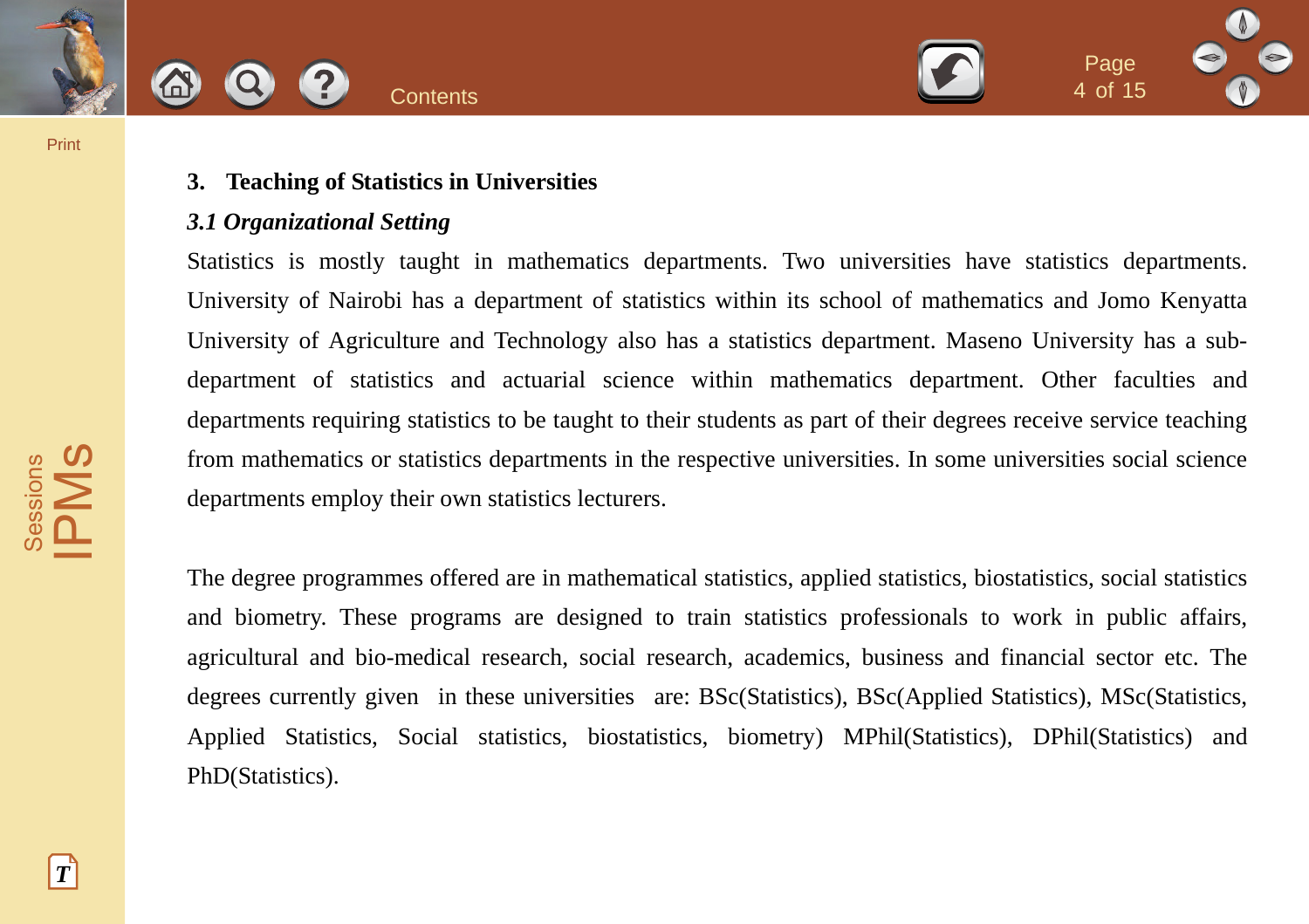

# *3.2 Student Population*

The student population currently enrolled in statistics diploma and degree programmes is distributed as follows: Diploma-10% of which 30% are women; Bachelor's degree-71% of which 20% are women; master's degree-15% of which 21% are women; and PhD degree-4% of which 30% are women. The undergraduate student population comprises of those entering university after completing twelve years of school( 8 years of primary school and 4 years of secondary school) and having an average age of 19 years at entry. In many universities in Kenya, more than 50% of those enrolled in masters programmes are self sponsored students who are studying part-time, the rest are on scholarships or staff development programs of the universities. Nearly all students on PhD programs are sponsored by the universities as part staff development. **Contents**<br>
3.2 Student Population<br>
The student population<br>
The student population<br>
The student population currently enrolled in statistics diploma and degree por grammes is distinguistic.<br>
The student-10% of which 30% are

### *3.3 Curriculum Design*

The universal aim of curriculum for statistics education at all educational levels is to help the student develop statistical knowledge and reasoning skills. An overarching goal of statistics education is that by the time students finish their encounters with statistics, they become statistically literate citizens able to understand and deal with uncertainty and variability, and to participate in the production, interpretation and communication of data that may arise in their professional life (Gal and Garfield, 1997).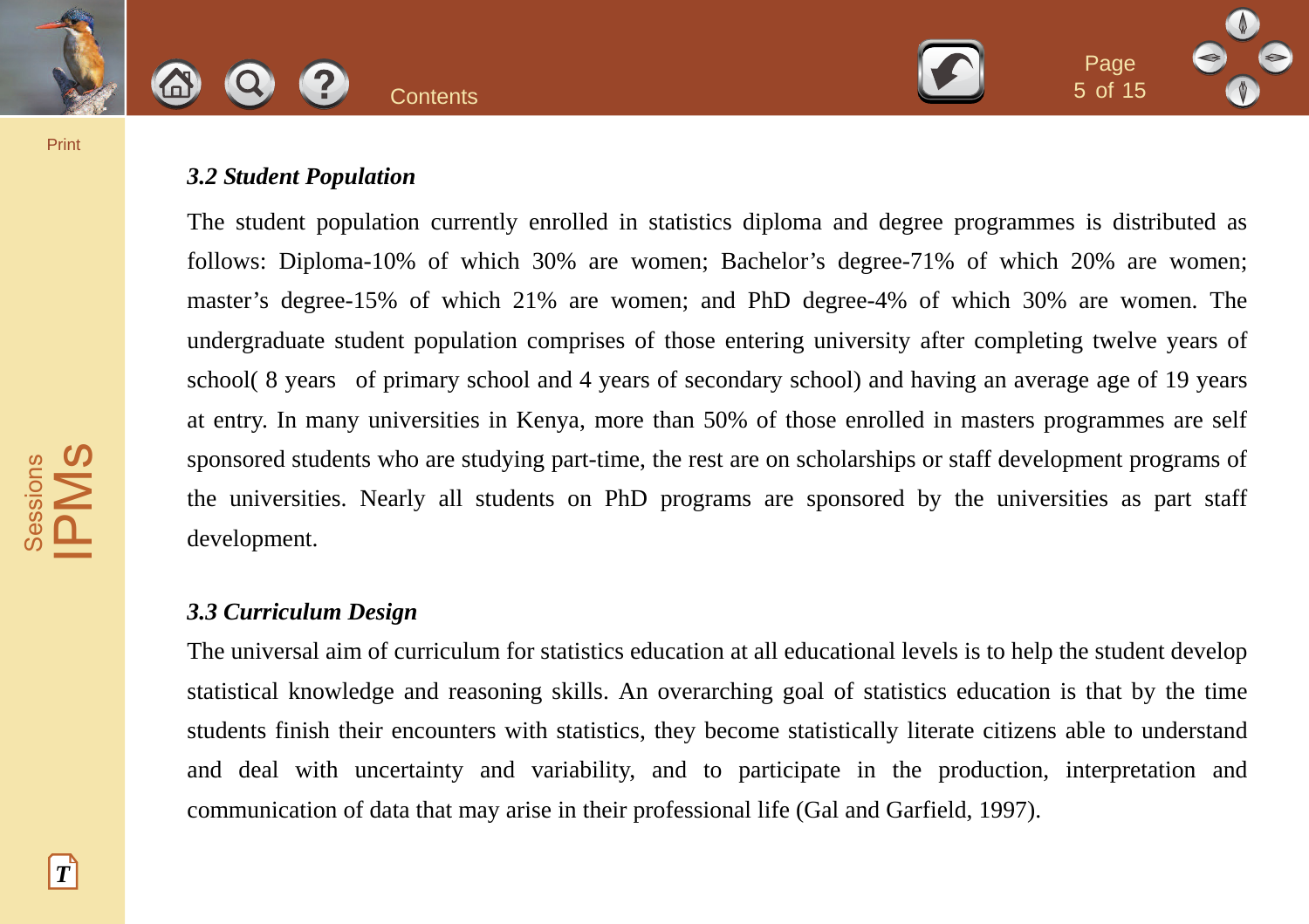

Existing statistics curriculum in the universities and colleges in Kenya appear to lay emphasis on procedural skills and mathematical relations than on statistical thinking and reasoning. Little emphasis is placed on developing interpretive skills and statistical literacy; developing ability to communicate statistical information; developing an appreciation of probability, chance and randomness in the world. This state of affairs may be partly due to the fact that in the existing statistics curricula the student learning outcomes are not spelt out or are not clearly stated. The main degree programs are based at University of Nairobi and Maseno University. The survey revealed significant duplication in statistics curricula across universities with no discernible new innovations. Contents Bracklass corrections and colleges in Kenya appear to lay emphasis on<br>
Fixisting statistics curriculum in the universities and colleges in Kenya appear to lay emphasis in<br>
Sixilis and mathematical relations than o

6 of <sup>15</sup>

Due to large class sizes in public universities, the lecture is the default method of course delivery in those universities. There is little or no active learning especially at undergraduate level where the classes tend to be quite large. Using real data to enrich the learning experience of students is very rare in many of the universities. In many of the public universities with degree programmes in statistics, students are exposed to programming and use of statistical software in performing data analysis mostly by labs or exercises. Due to the large number of students competing for limited computing facilities statistics students do not have opportunity to gain sufficient practical experience in practical data analysis.

 $|T|$ 

Sessions Sessions<br>PMS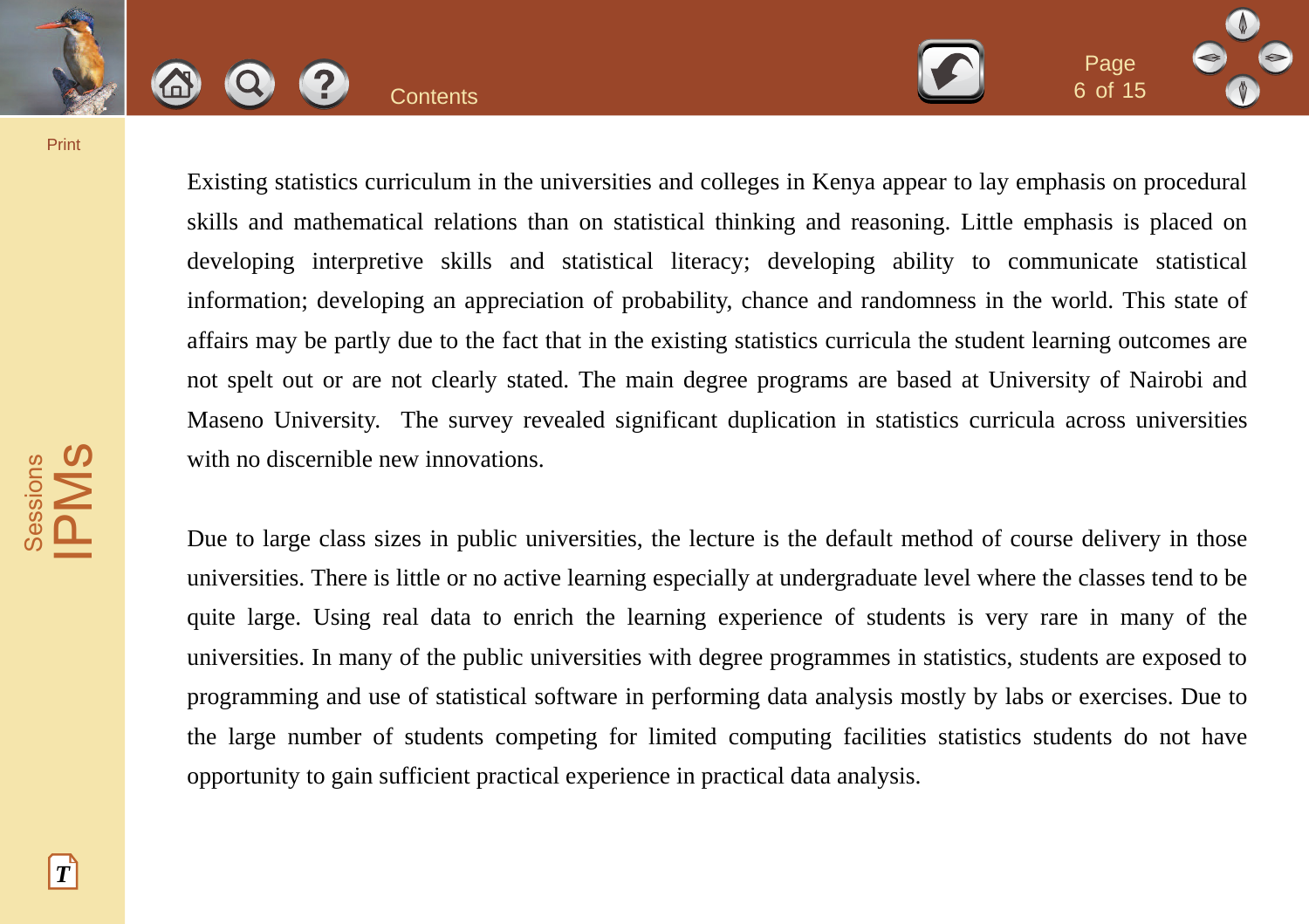



In the private universities, statistics is taught mostly as part of another degree programme. Private universities have ICT resources and there are efforts in some of these universities to embrace newer teaching and learning approaches that encourage active learning. These universities encourage increasing reliance on technology to promote interactive and student centered learning. Students have more access to web resources such as books, journals, and real data bases. The curriculum also spells out clearly the student learning outcomes of each course. The use of real life case studies, collaborative learning and e-learning are promoted to enrich student learning experience especially at maters level. Contents The private universities, statistics is taught mostly as part of another degree programm<br>
The private universities, statistics is taught mostly as part of another degree programm<br>
universities have ICT resources a

7 of <sup>15</sup>

# *3.4 Teaching Staff*

The minimum qualification to take part in teaching a degree course in Kenya is a master's degree in the relevant academic field. Persons with Bachelor's degrees only teach in diploma colleges. The proportional profile of people with degrees in statistics and are involved in teaching of statistics at university or college levels is as follows:

Bachelor's degree: Master's degree: PhD degree =4:5:2

In the best of cases 30% of statistics lecturers in the universities are par-time lecturers drawn from other universities or tertiary colleges and a small number from industry. Some statistics departments are experiencing acute short of teaching staff. This has led to overloading full-time staff and thus greatly reducing their capacity to do research and be innovative in teaching.

Sessions **PMS**<br>PMS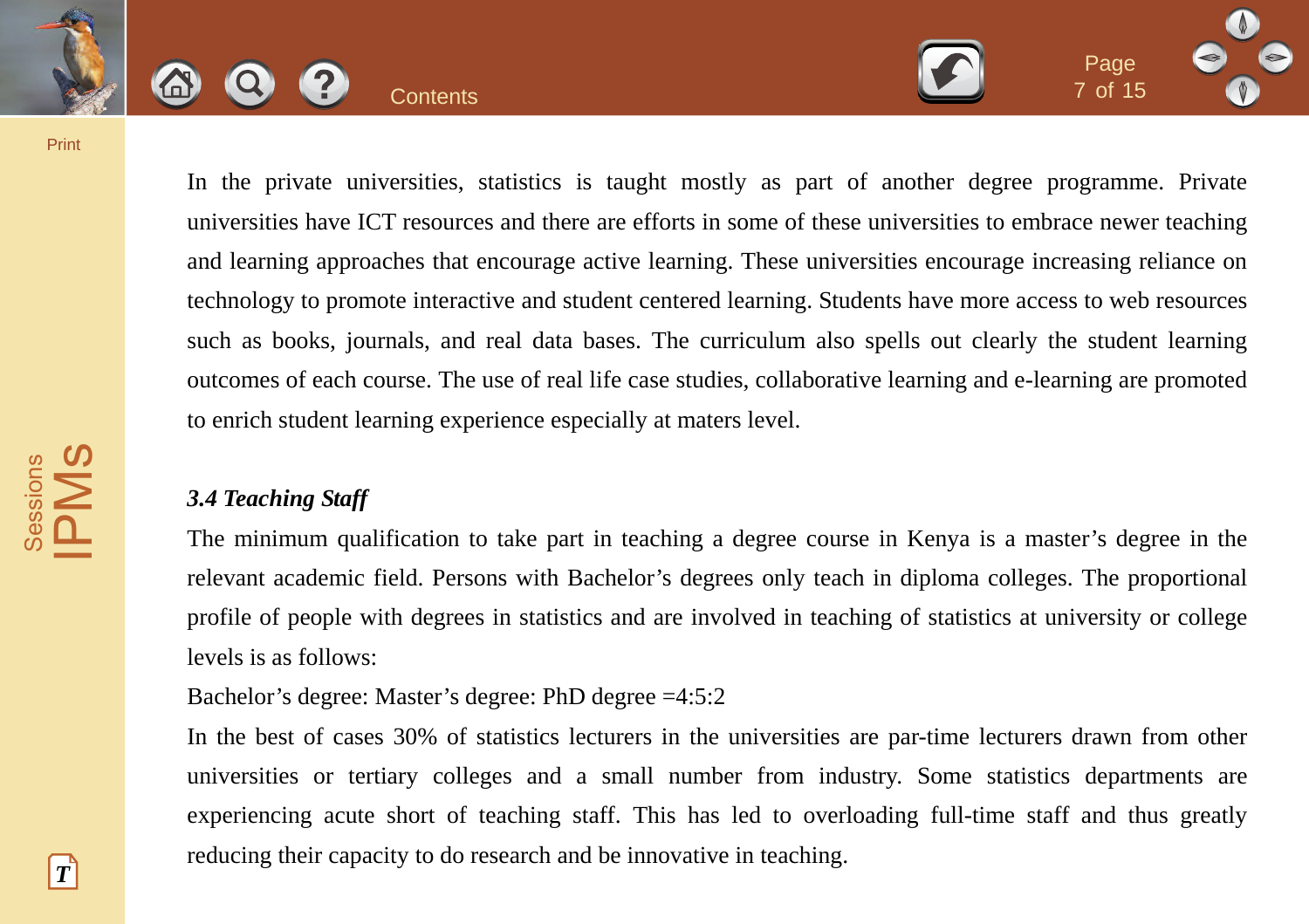



difficulty in attracting graduate students into academic careers in statistics as me Staff development programs for statistics lecturers are stagnating in most of the universities due to ntioned earlier.

# *3.5 Assessment and Quality Assurance*

Assessment instruments are very diverse across universities in Kenya. These include continuous assessment tests, mid tem tests, final exams, assignments, class exercises, individual papers, individual projects and group projects. In some universities students evaluate all the courses by means of a questionnaire that permits quantitative ratings. Some universities also use qualitative tools such group discussion. The practice of evaluation of courses by students is more developed in private universities. The evaluation results are used to improve student learning outcomes and subject the courses to a continuous innovation process.

Expansion of student enrollment in statistics has brought greater diversity in student needs and diversity. To promote good practices in quality assurance in statistics education, there should be mechanisms in place to assure and improve the quality. The government of Kenya through the Universities Act (CAP210B) of 1985 established the Commission for Higher Education which is a body charged with quality assurance and quality improvement in higher education in the country. The quality assurance process includes two components: internal quality assessment and external quality review. Contents and statistics and statistics and statistics as the Contents and statistics as the Statistics lecturers are stagnating in most of the universities due to ntioned earlier.<br>
3.5 Assessment and Quality Assurance<br>
Ass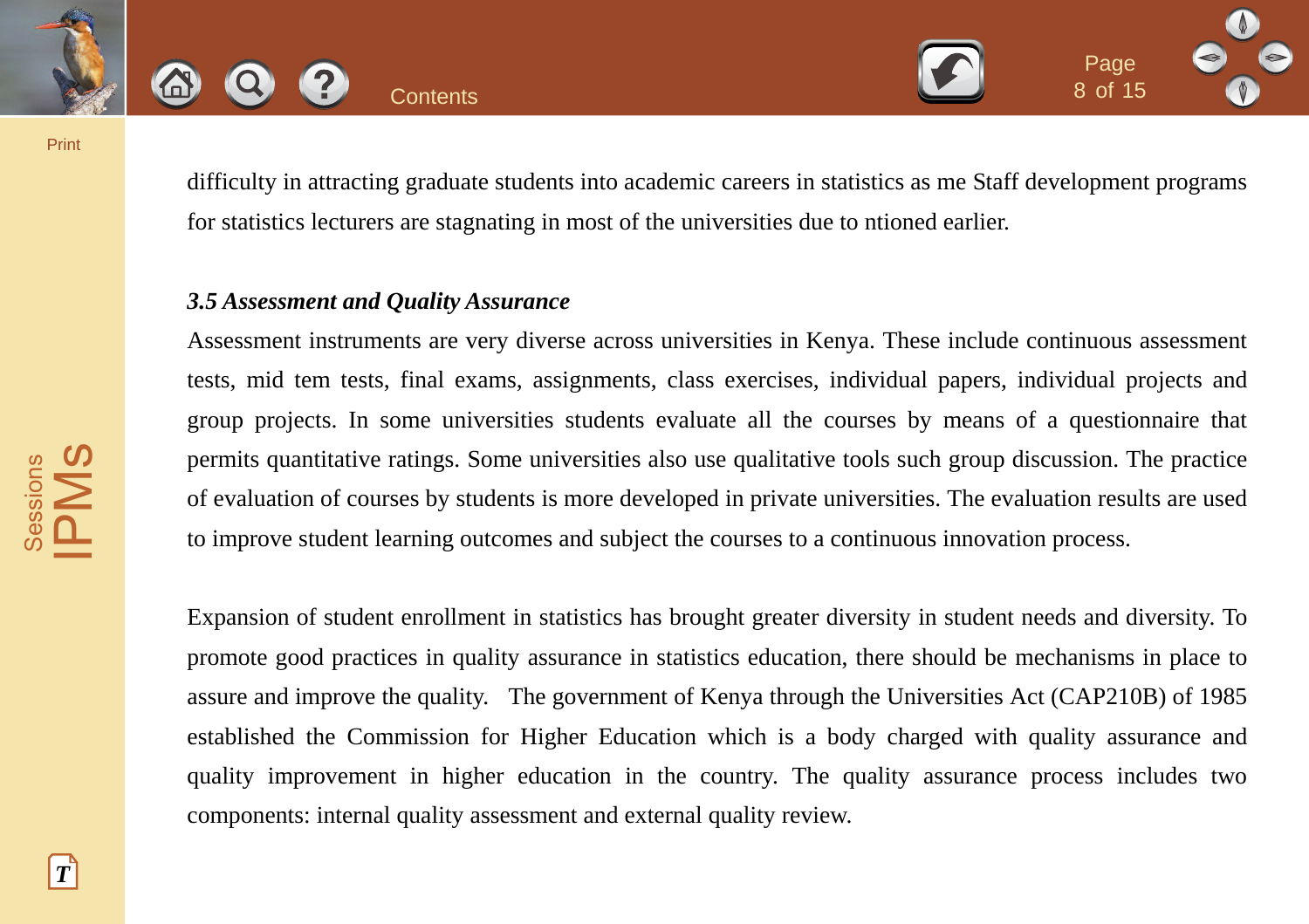

Many universities in Kenya have yet to put in place this model of quality assurance. However, most universities in the country have maintained the practice of visits by external examiners as an aspect of external quality assessment. Some universities have also strengthened their internal moderation processes of examinations as an element of internal self evaluation. But a systematic process of self evaluation where data pertaining to teaching and learning is collected and analyzed and a report prepared; followed by external quality assessment through which peer reviews are made and the self-evaluation report validated, still do not exist in the majority of universities in the country. Contents Beautiful Contents and the principle in the contents of the statement and the principle and the principle and the principle and the principle and external quality assument. Some universities have also strengthened

9 of <sup>15</sup>

Strathmore University is among the few universities in the country which have established a quality assurance framework. Strathmore has in place an integrated quality management system that deals with continuous monitoring, auditing and improvement of both academic and management processes through quarterly internal quality assessment and external quality reviews.

The inter University Council of East Africa which has as its members all the accredited universities in the countries comprising the East African community (Kenya, Ruanda, Burundi, Tanzania, Uganda) working together with the respective higher education councils or commissions in these countries has put in place a quality assurance framework for higher education and all member universities are being encouraged and given support to adopt the framework.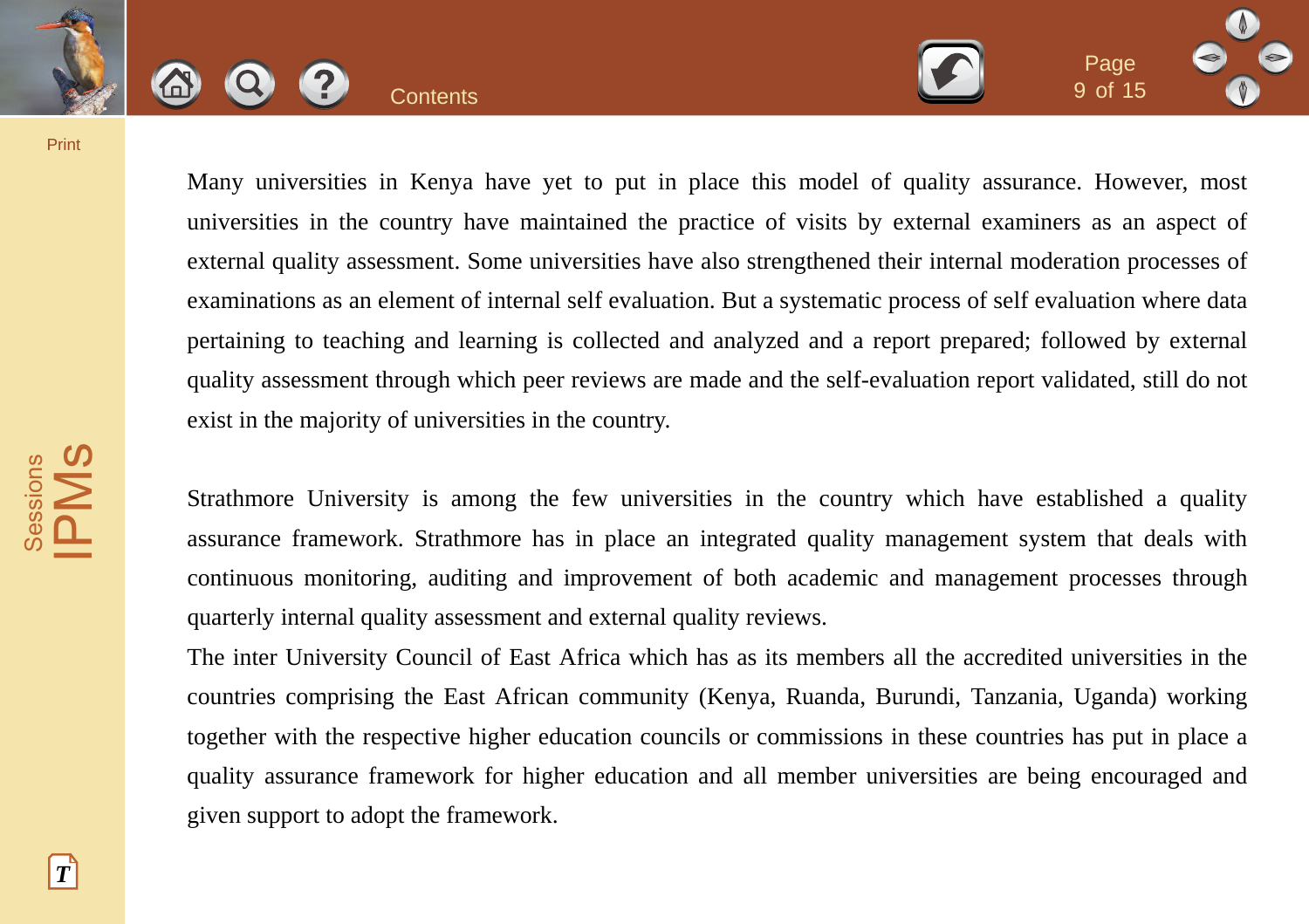



# **4. Challenges Facing Statistics Education in Kenya**

We have identified the following as some of the challenges militating against provision of quality statistics education in Kenyan universities:

- a) Inadequate number of suitably qualified statistics lecturers, which has led to poor teacher/student ratios especially in public universities where student enrolment in statistics courses is large. At graduate level we observed that lack of suitably qualified PhD holders has affected supervision of research students at masters and PhD levels. The completion rates of research thesis in many universities are very poor.
- b) Inadequate or non availability of learning resources such as up to date and relevant textbooks, journals, statistical software, local case studies, real data sets, ICT infrastructure. Difficulty in accessing research journals is a major impediment to quality research output in our universities. Inadequate ICT infrastructure has slowed down the uptake of technology in teaching. Recent intervention by Kenya Educational Network, through a World Bank funded project, to upgrade bandwidth in universities in Kenya, is a most welcome move. This will increase the capacity of these universities to use interactive technologies and e-learning environments to enhance student experience of learning statistics. **Contents**<br> **Examplementary Contents**<br> **Examplementary Contents**<br> **Examplementary Statistics Education in Kenya**<br>
We have identified the following as some of the challenges militating against provision of qualit<br>
education
	- c) Availability of real data sets is essential for teaching statistical literacy and statistical thinking. Gould, Kreuter and Palmer (2006) describe the qualities of data that would be suitable for teaching statistical

*T*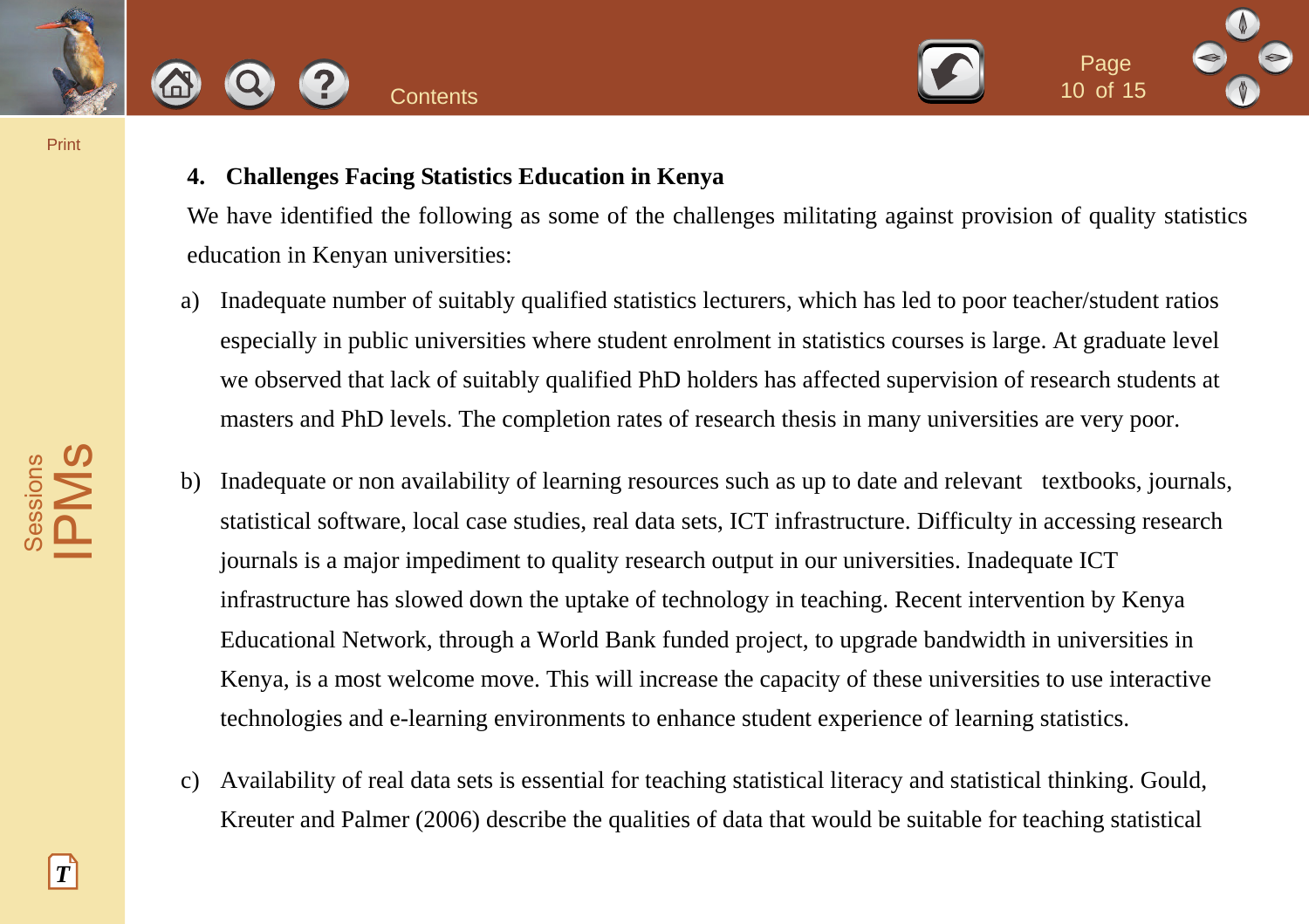



thinking. They also suggest that students may take greater interest in real data collected by one their lecturers.

- d) There is no research in statistics education or mathematics education taking place in our universities which has contributed to lack of innovation in curriculum development and teaching approaches.
- e) Lack of specification of student learning outcomes including "disciplinary" and "generic skills" in statistics curricula. Generic skills might include statistical reasoning, ability to apply statistical knowledge in practical situations, ability to work in a group or ability to communicate statistical information. Without specification of learning outcomes for each course or programme it is not possible to measure what a graduate has learnt and can apply.
- f) Many first year students take statistics as a required course in most degree programs in social sciences, business sciences and biomedical sciences offered in universities and colleges. These sorts of students do not take statistics out of their own free choice. They find statistics difficult. The challenge facing universities in Kenya is how lecturers can help students overcome the difficulties they experience in studying statistics. Some authors suggest that putting emphasis on teaching statistical thinking or reasoning and embracing innovative teaching methods that emphasize cooperative and active learning, Contents and substitute may be a greater interest in real data collected by one<br>thinking. They also suggest that students may take greater interest in real data collected by one<br>lecturers.<br>d) There is no research in statis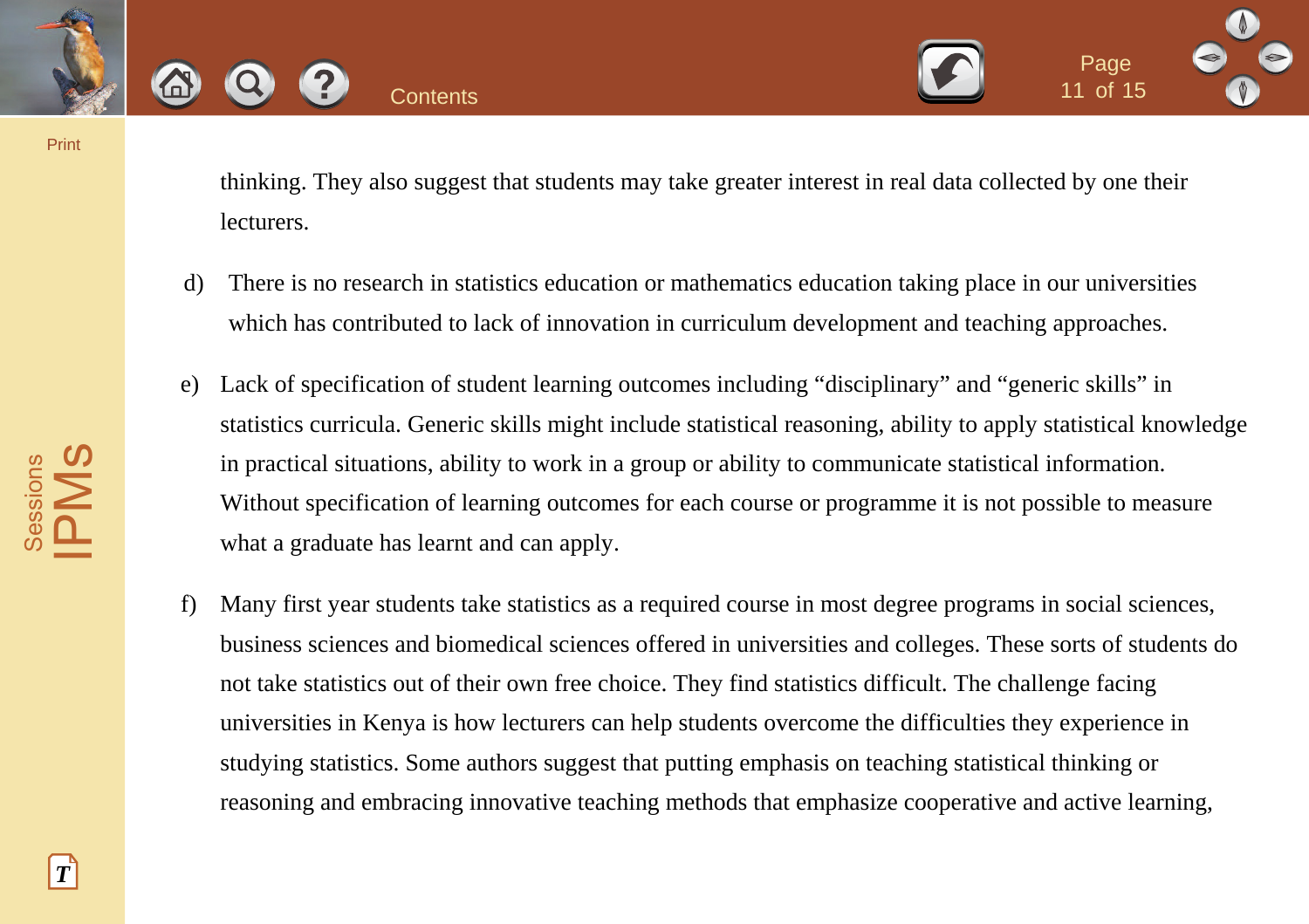



small group sizes, interactive assignments, use of real data, may be of great help (Chance, 1997; Garfield, 1993; Verhoeven, 2006).

# **5. Future Developments in Statistics Education in Kenya**

The interviews we conducted during this survey reveal that many universities are planning to start degree programmes in statistics. Such moves will increase enrolment of students taking statistics at degree levels. In order to improve and sustain good quality statistics education in Kenya we suggest that universities consider the following approaches: Contents<br>
Small group sizes, interactive assignments, use of real data, may be of great help (Chance, 1997<br>
1993; Verhoeven, 2006).<br>
5. Future Developments in Statistics Education in Kenya<br>
The interviews we conducted duri

- a) Promote research in statistics education by providing funding their annual research budgets.
- b) Develop teaching and learning strategies that enhance student learning experience through innovative curriculum design and use of interactive technology to enable blended teaching and learning.
- c) Put in place quality assurance framework which allows internal quality assessment through selfevaluation; and external quality assessment through peer review.
- d) Encourage and support staff to develop local case studies and collect real data sets for use in teaching statistical literacy and statistical thinking.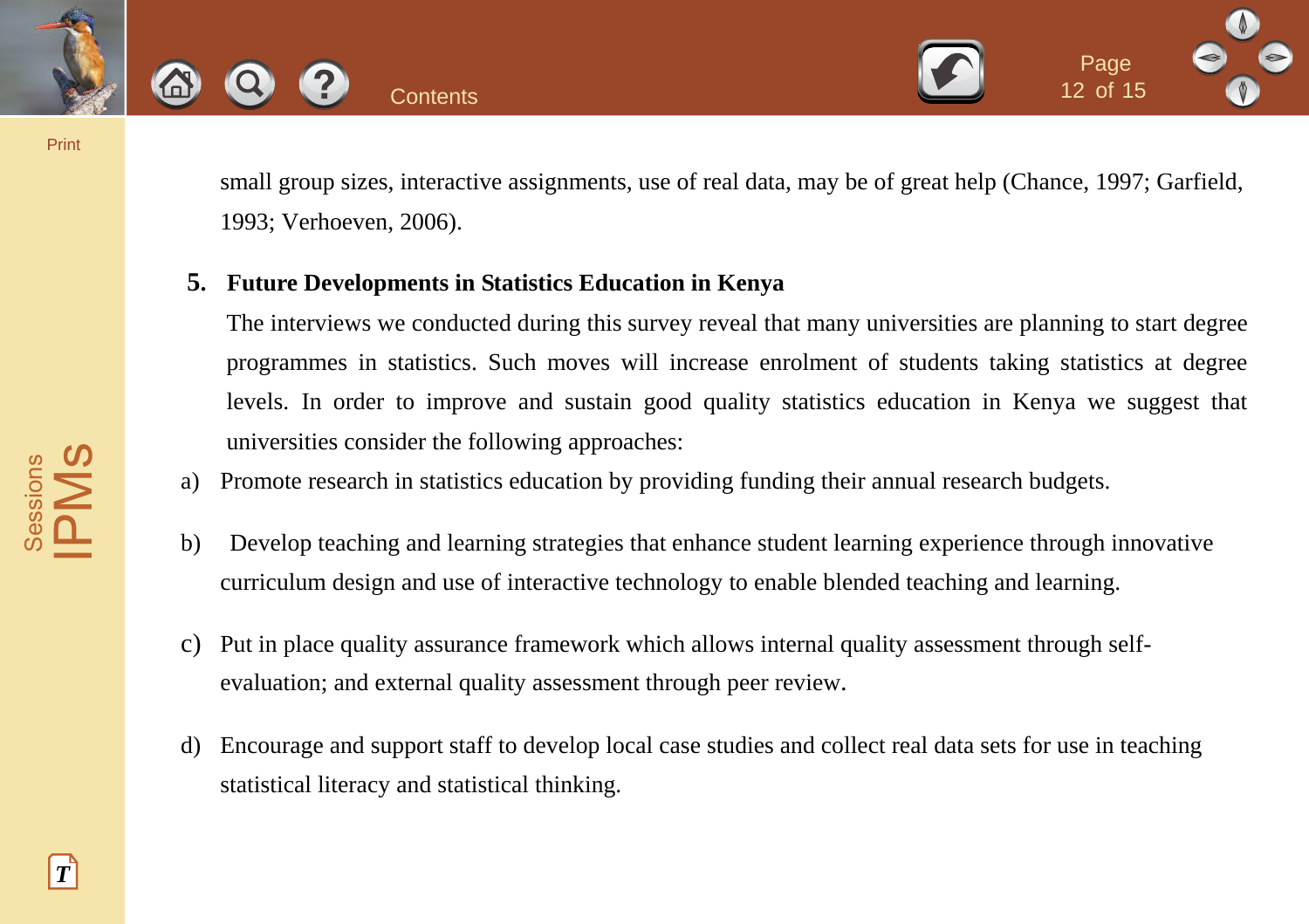





- e) Invest in ICT infrastructure in order to provide increased access to on-line information resources in university libraries; and increased e-learning capacity in the universities.
- f) Provide lecturers with training on learner-centered pedagogy and interactive technology enhanced pedagogy; case writing and case teaching, as part of their continuing education.
- g) Provide incentive schemes to attract and retain highly qualified statistics teachers.

### **6. Conclusion**

The aim this paper was to describe the developments and challenges in statistics education in universities and colleges in Kenya. The main conclusions are that:

- a) The uptake of technology in teaching and learning of statistics in universities in Kenya is slow.
- b) The quality of statistics education is affected by inadequate number of qualified statistics teachers and insufficient availability of teaching and learning resources.
- c) Future developments to ensure sustainable quality statistics education must include promotion of research in statistics education; establishing quality assurance framework in all universities; embracing interactive technology in teaching and learning; and having viable strategies for staff retention. Contents<br>
2 Contents<br>
2 Contents<br>
2 Contents<br>
2 Contents<br>
2 Contents<br>
2 Contents<br>
2 Contents<br>
2 Contents<br>
2 Contents<br>
2 Contents<br>
2 Contents<br>
2 Contents with training on learner-centered pedagogy and interactive technology

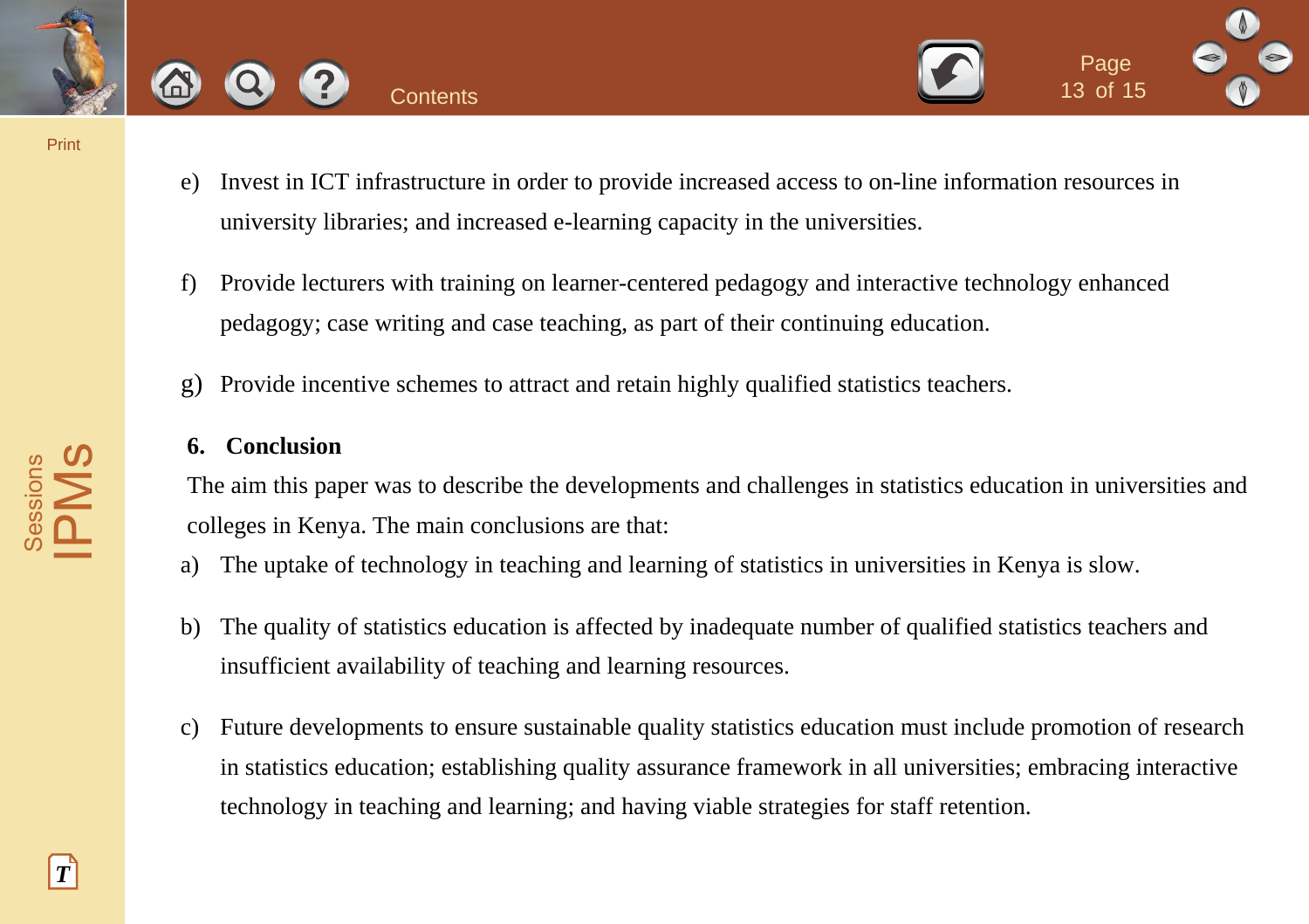



# **REFERENCES**

- [1] Bazargan A. (2005). Quality Assurance in Statistics Education: From Departmental Self Evaluation to Accreditation. ISI 55th Session.
- [2] Chance, B. (1997). Experiences with authentic assessment techniques in an introductory statistics course. Journal of Statistics Education, 5(3).
- [3] Garfield, J. (1993). Teaching statistics using small –group cooperative learning. Journal of Statistics Education, 1(1).
- [4] Gal, I and Garfield, J. (1997). Curricular Goals and Assessment Challenges in Statistics Education. In the Assessment challenge in statistics education. IOS Press pg 1-13. **CONTRENCES**<br>
REFERENCES<br>
III Bazargan A. (2005). Quality Assurance in Statistics Education: From Departmental Self Ev<br>
Accreditation. ISI 55th Session.<br>
12 Change, B. (1997). Experiences with authentic assessment techniqu
	- [5] Gould, R., Kreuter, F. and Palmer, C. (2006). Towards Statistical Thinking: Making Real Data Real. ICOTS-7.
	- [6] Odhiambo, J.W. (2002). Teaching Statistics in Kenya. *ICOTS 6.*
	- [7] Ogum, G.E.O. (1998). Statistical Education in Nigeria-Problems and Prospects. *ICOTS5.*